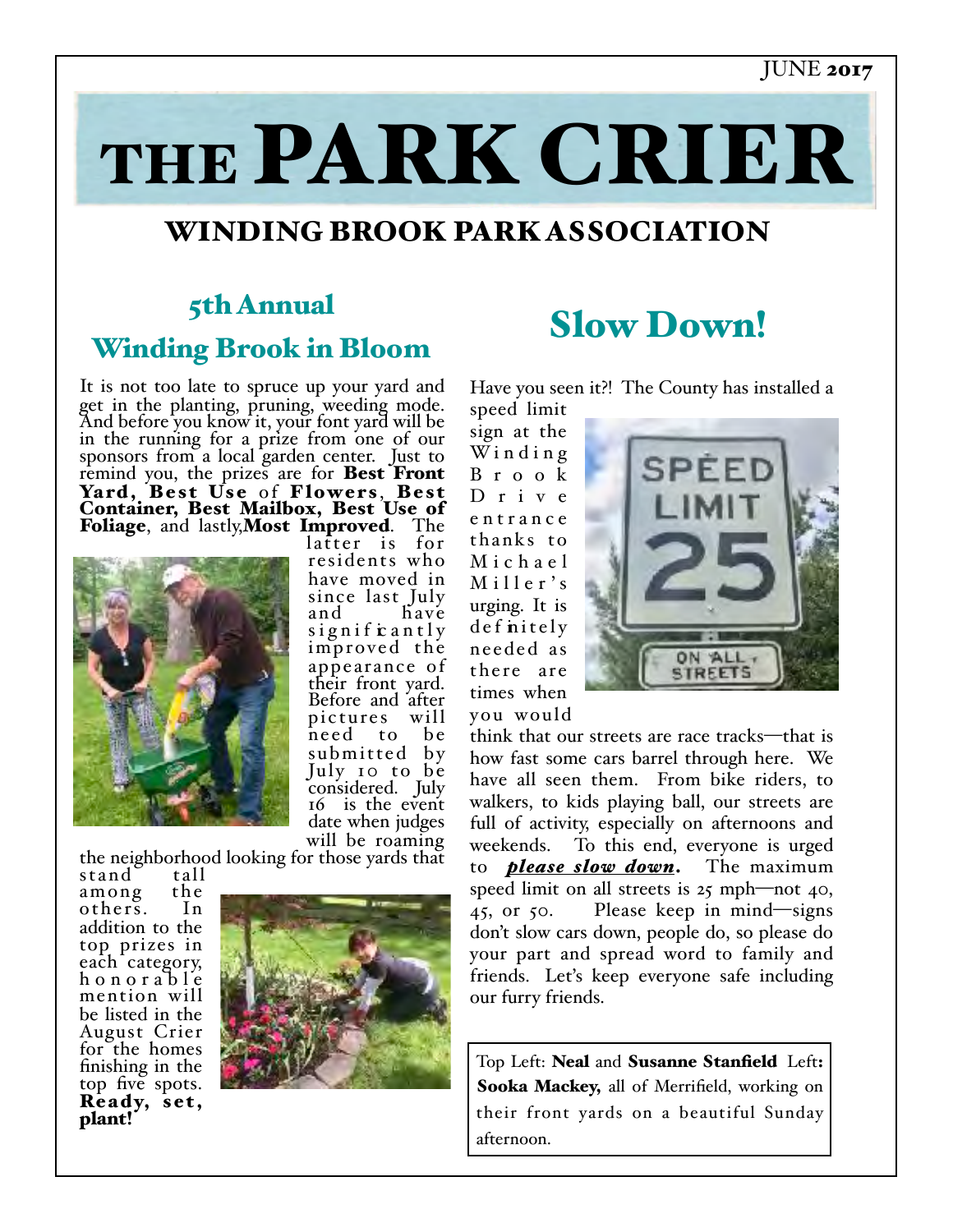### **President's Column**

I know we're all busy, but I hope you will take a few moments to read below as it includes some information that you should be aware of.

- On behalf of the entire Winding Brook Association, I would like to extend a warm "welcome" to all new neighbors that have recently moved in.
- Entrance sign update. After researching the damage to the Winding Brook Drive entrance sign, the Board has decided its time to update both Winding Brook Drive and Merrifield entrances. The design process is well underway, and we are looking at options that will combine the past with the future. I am confident that the new signs will be something we can all be proud<br>of. Since the insurance Since the insurance settlement was minute in comparison to the estimated replacement costs, we are considering some financial options to help cover the expense. Since there is a shortage of contractors in the region, work may not begin until late Summer, or early Fall.
- The Board has made great strides in improving our visibility and accessibility by way of the new Web Site ([windingbrookpark.com/](https://windingbrookpark.com/)), which includes access to an electronic version of the Directory. No worries, we are in the process of finalizing a printed edition of the Directory as well, that we plan to release this Summer.
- Thanks to all of you who have paid your dues! If you haven't paid yours, please do so today.

There's more to report, so be sure to read the rest of the Crier to get filled in!

*Michael Miler*

New Board Member



The WBPA Board recently elected Josh Higgenbotham to serve as one of its Directors. Josh is married to Lauren Dunbar and with their two children lives on Winding Brook Drive. He is a long time resident  $$ his parents are still in the neighborhood.

 Josh is employed by Newmark Grub Cressy & Everett as an architect and project manager. Josh will be lending his expertise as a project manager for the *Winding Brook Entrance Beautification Project* bringing his skill set to this effort.

Thank you for serving your neighborhood, Josh.

# Winding Brook Alert System

Have you signed up? Since its inception, alerts have gone out indicating burglaries in the neighborhood as well as lost pets. It is an expedient means of communication and sure beats a telephone tree! By text message:

text WBRESIDENT to 84483 to receive future text alerts. By email:

enter your email address at the following link:

https://www.rainedout.net/ [team\\_page.php?](https://www.rainedout.net/team_page.php?a=a4a3c621564fe250c152) [a=a4a3c621564fe250c152](https://www.rainedout.net/team_page.php?a=a4a3c621564fe250c152) After you enter your email address, agree to terms of ser vice and then you are finished. Ignore the section that asks for a Private Key.

You will receive alerts by email after you are signed up.

If you feel something is worthy of sending out via the alert system, please contact any Board member who will determine if that is the appropriate way to get your message out to the residents.

### **WBPA Board**

*Michael Miller, President Tammy Emery, Vice President Laurel Eslinger, Secretary Bill Bagatini, Treasurer*

**Mike Babcock—Sharon Burden—Brian Coffman— Cory Hankins—Scott Kashmarik—Kathy Smith**

**John Voor**

#### **WBPA Board Meeting**

September 20, 2017 6:30pm Location: TBA All residents are invited and encouraged to attend!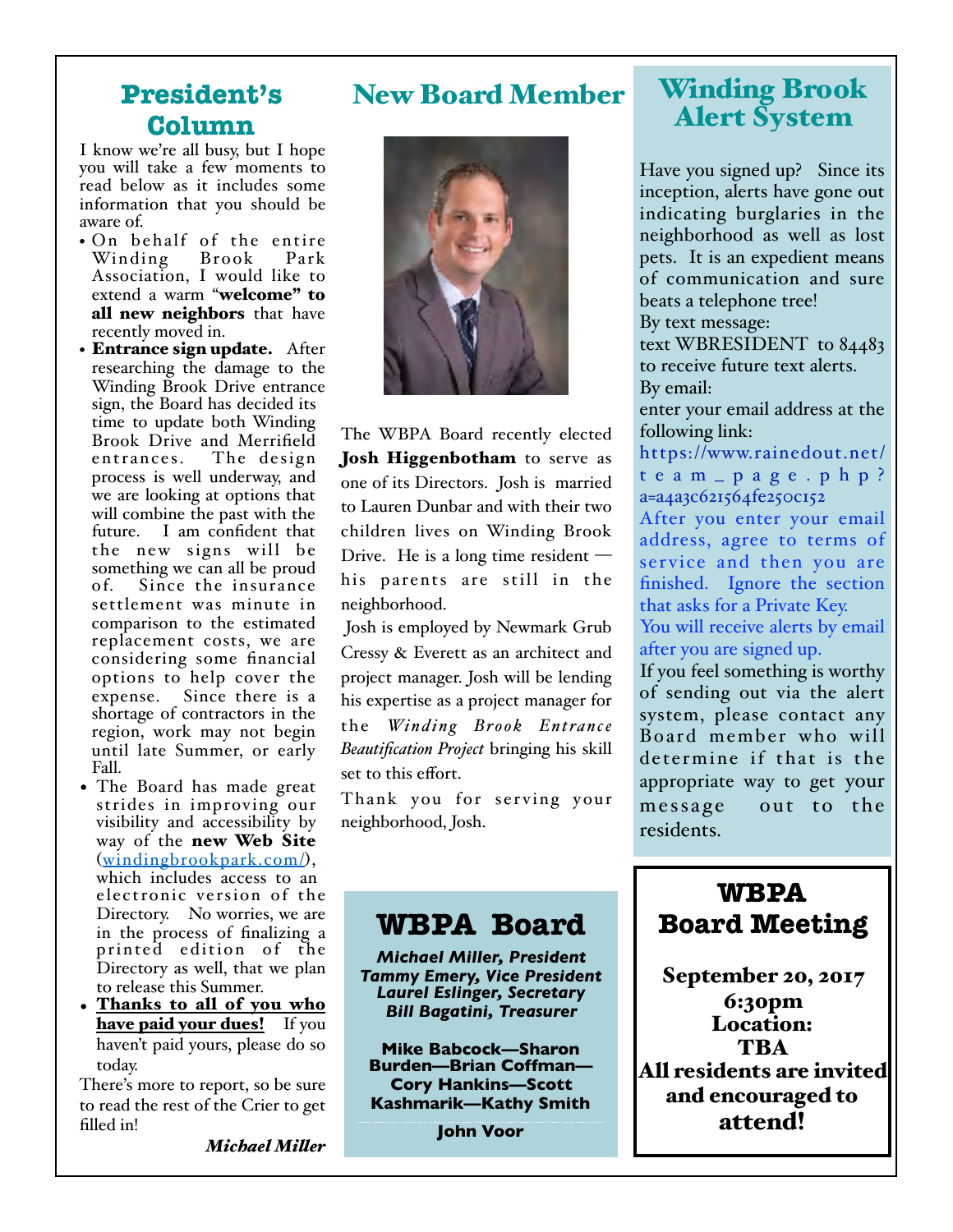### **On-Line Directory**

Please think about updating your information on-line by logging into the Winding Brook website:

([windingbrookpark.com](http://windingbrookpark.com))

and editing your directory information. This is a multi-step process but if you follow the instructions, you will be there before you know it.

Create your own password to log onto the site. Visit the homeowners log-in page which can be found at the very bottom of the Home page of our website.

- 1. Click on the Forgot your Password? link.
- 2. Enter your email address.
- 3. Click the box next to "I am not a robot'.
- 4. An email will be sent to you. Click on the link in the email and a page with the verification code already filled in will be displayed. If you cannot click on the link, you can either copy/paste the link into your browser, or copy/ paste the verification code in the page that displays.
- 5. Enter the username (from the list provided) and click on the Submit button.
- 6. Enter and confirm your password in the files on the next page. The password must be a minimum of 8 characters including at least two digits, lower and upper case, and one symbol.
- 7. You can then log into the site using your username (not email address) and the password you just created on the next page.
- 8. One you are logged in, you will see a menu on the right where you can change your password or email (the username cannot be changed by you) view your own directory listing or view and search the full directory.

Please know that once you find a listing, in order to view email and telephone numbers, you must click on the name.

FOR THOSE OF YOU THAT DON'T HAVE EMAIL ACCESS, PLEASE CALL A BOARD MEMBER WITH THAT INFORMATION.

# **AROUND THE PARK**

#### Welcome

Please meet Ryan and Ashley Kreager and their two sons who are the new residents at 15678 Winding Brook Drive. Ryan's mother and her siblings grew up in Winding Brook and they have family who already reside here. They previously lived near Notre Dame where they were for the last four years. Prior to that, Ryan was a grad student at ND for six years. Ryan is a software engineer and runs a small company he founded four years ago. Ashley is a full-time mother and home schools their son who is of school age.

Ross and Katie Cousins moved here from Michigan and now reside at 15585 Winding Brook Dr. Katie is a Montessori teacher and Ross is an aerial photographer.

Now residing at 15555 Hearthstone Drive are Connor and Alexis Baker who share their home with their three Alaskan Huskies. They are expecting their first child. Both work at Hoosier Crane, a family business.

#### Condolences

We extend our condolences to Mary Lou Henry on the loss of her husband, Allan Henry, who passed away at home on May 14 surrounded by his loving family. Allan enjoyed working at Albrights Bike Shop, then at Gates and Killilea Oldsmobile in many capacities for several years. Allan enjoyed collecting classic cars some of which you could see when you drove down Hearthstone.

Expressions of sympathy to the Henry family may be made to St. Peter's Church of Christ.

#### 4th of JulyParade

NEEDED! One home to host the annual 4th of July Parade held on July 4 at 10:00am. Can you help out to insure that this Winding Brook tradition continues? If so, please contact a Board member or send an email to [wbpahome@gmail.com](mailto:wbpahome@gmail.com)

#### PLEASE REMEMBER…

Any signs—garage sale, realtor, by owner, lost pet, etc. may only be displayed for three days or they will be removed. Thanks for keeping this in mind.